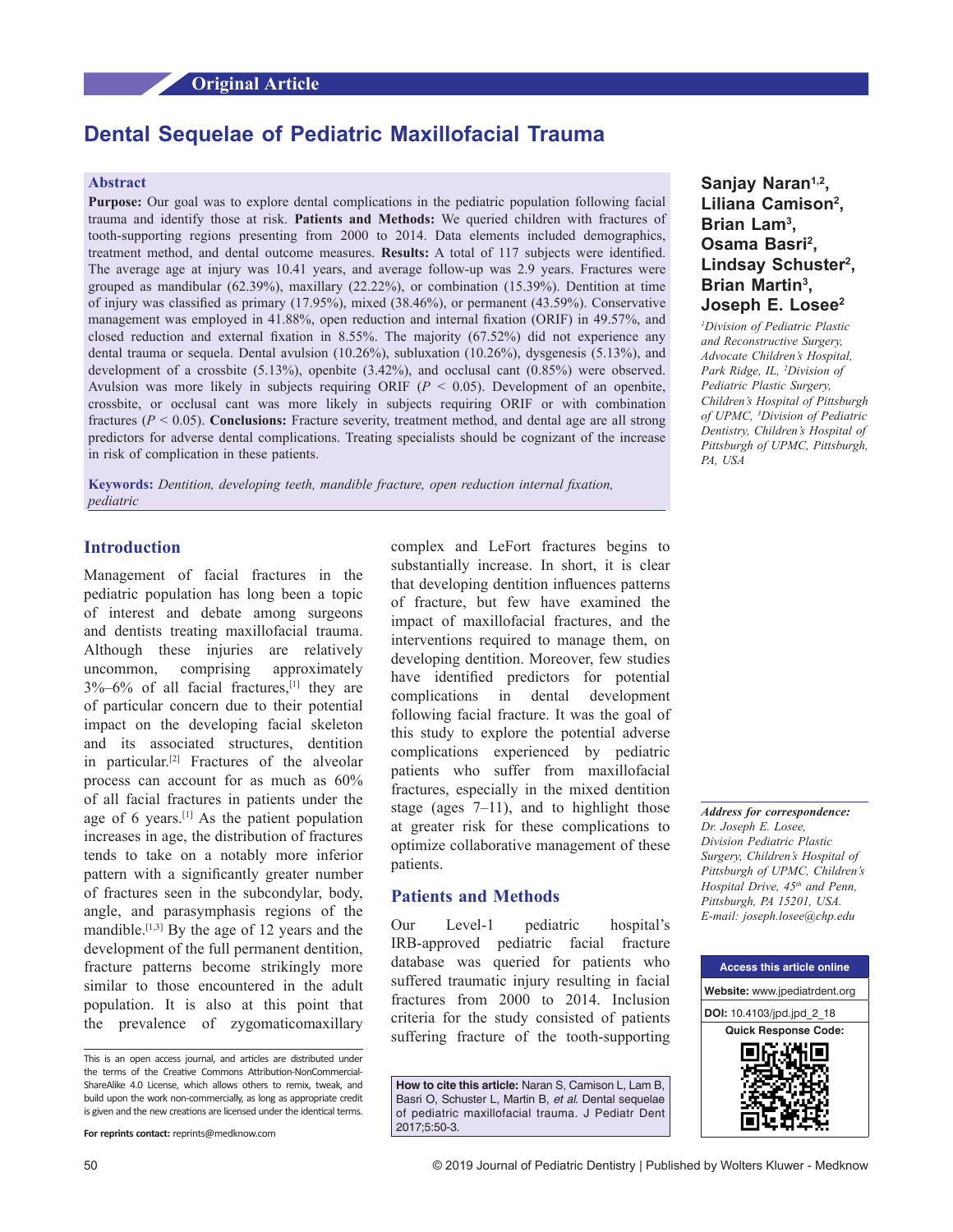or tooth‑enclosing regions of the mandible or maxilla in primary, mixed, or permanent dentitions; patients with initial and follow-up radiographic survey, either panoramic X‑ray or computed tomogram; patients with at least 12 months elapsed following initial injury. Specific data elements collected included age, date of injury, date of surgery, gender, ethnicity, surgical and medical history, medication history, as well as follow-up procedures, management, and outcome measures.

Radiographic evaluation was performed independently by two pediatric dentists (OB, BL). Initial and follow‑up computed tomograms/panoramic X-rays were used to evaluate the pre- and post-treatment condition of the dental structures, noting any change, damage, or impendence over time. In addition, patients' clinical records were reviewed to determine the degree of fracture displacement, treatment modality used, and any need for additional surgical interventions.

Adverse outcomes with particular attention to dental sequelae were quantified by pediatric dentists. Teeth were referred to using the universal numbering/lettering system [Figure 1]. Adverse dental outcomes were noted for tooth avulsion, subluxation, and dysgenesis of developing dentition (i.e., cyst formation, failure of eruption, tooth agenesis) and the development of a crossbite, openbite, or occlusal cant. Univariate analysis was performed, with statistical significance defined as *P* < 0.05.

## **Results**

One hundred and seventeen pediatric facial fracture subjects were identified that met our inclusion criteria [Table 1]. The average age at injury was 10.41 years (range:  $1.03-18.68$ ), and average follow-up was 2.9 years (range: 1.00–13.27 years). Fracture types included those of the mandible (62.39%), maxilla (22.22%), or combination (15.39%). Dental development at the time of initial injury was classified as primary (17.95%), mixed (38.46%), and permanent (43.59%). Conservative management was employed in 41.88%, open reduction and internal fixation with or without intermaxillary fixation (ORIF  $\pm$  IMF) was used in 49.57%, while closed reduction and external fixation (CREF) was used in 8.55% of subjects. The majority of subjects  $(n = 79, 67.52%)$  had no adverse outcomes; however, adverse dental outcomes were seen in 32.48% ( $n = 38$ ) of subjects [Table 2]. Dental avulsion (10.26%), subluxation (10.26%), dysgenesis of developing dentition (5.13%), and the development of a crossbite  $(5.13\%)$ , openbite  $(3.42\%)$ , and occlusal cant (0.85%) were observed. Subjects with more severe fractures, requiring ORIF  $\pm$  IMF, were significantly more likely to develop dental complications overall. Dental avulsion was more likely in subjects requiring ORIF  $\pm$  IMF ( $P < 0.05$ ). Subjects in primary or mixed dentition were more likely to require follow-up dental intervention than those in permanent dentition  $(P < 0.05)$ .

| <b>Table 1: Patient demographics</b> |                                       |  |  |  |  |  |
|--------------------------------------|---------------------------------------|--|--|--|--|--|
| Data element                         | $n\,(\%)$                             |  |  |  |  |  |
| $\boldsymbol{n}$                     | 117                                   |  |  |  |  |  |
| Age                                  | 10.41 years (range: 1.03-18.68 years) |  |  |  |  |  |
| Follow-up                            | 2.9 years (range: 1.00-13.27 years)   |  |  |  |  |  |
| Fracture location $(\%)$             |                                       |  |  |  |  |  |
| Mandible                             | 73 (62.39)                            |  |  |  |  |  |
| Maxilla                              | 26 (22.22)                            |  |  |  |  |  |
| Combination                          | 18 (15.39)                            |  |  |  |  |  |
| Dentition $(\%)$                     |                                       |  |  |  |  |  |
| Primary                              | 21 (17.95)                            |  |  |  |  |  |
| Mixed                                | 45 (38.46)                            |  |  |  |  |  |
| Permanent                            | 51 (43.59)                            |  |  |  |  |  |
| Treatment $(\% )$                    |                                       |  |  |  |  |  |
| Conservative                         | 49 (41.88)                            |  |  |  |  |  |
| <b>ORIF±IMF</b>                      | 58 (49.57)                            |  |  |  |  |  |
| <b>CREF</b>                          | 10(8.55)                              |  |  |  |  |  |
| Outcomes $(\% )$                     |                                       |  |  |  |  |  |
| No adverse outcomes                  | 79 (67.52)                            |  |  |  |  |  |
| Adverse dental outcomes              | 38 (32.48)                            |  |  |  |  |  |
| Tooth avulsion                       | 12 (10.26)                            |  |  |  |  |  |
| Tooth subluxation                    | 12 (10.26)                            |  |  |  |  |  |
| Tooth dysgenesis                     | 6(5.13)                               |  |  |  |  |  |
| Crossbite                            | 6(5.13)                               |  |  |  |  |  |
| Openbite                             | 4(3.42)                               |  |  |  |  |  |
| Occlusal cant                        | 1(0.85)                               |  |  |  |  |  |

ORIF±IMF: Open reduction and internal fixation with or without intermaxillary fixation, CREF: Closed reduction and external fixation

The development of an openbite, crossbite, or occlusal cant was significantly more likely in those who had a combination fracture of the maxilla and mandible or those requiring ORIF  $\pm$  IMF ( $P < 0.05$ ).

## **Discussion**

Traumatic injuries resulting in maxillofacial fractures remain a commonly encountered entity in the pediatric patient population.[4,5] These fractures in pediatric patients have a unique set of characteristics and challenges, which make them different from their adult counterparts. The developing dentition in the native mandible and maxilla is an important consideration when evaluating and managing these fractures. No study has looked comprehensively at specific dental sequelae following facial fractures during primary and mixed dentition. $[6-9]$  In our retrospective radiographic evaluation of patients being treated for maxillofacial fractures at our institution, we find that fracture severity, mode of treatment, and patient stage of development are all strong predictive factors for adverse effects on the developing dentition. Our findings suggest that more severe fractures which require ORIF  $\pm$  IMF are significantly more likely to develop long‑term dental complications ( $P < 0.05$ ). In fact, all patients in this study identified to have developed dental sequelae were treated with ORIF  $\pm$  IMF. In addition, those patients whose injuries occurred while the patient was in primary and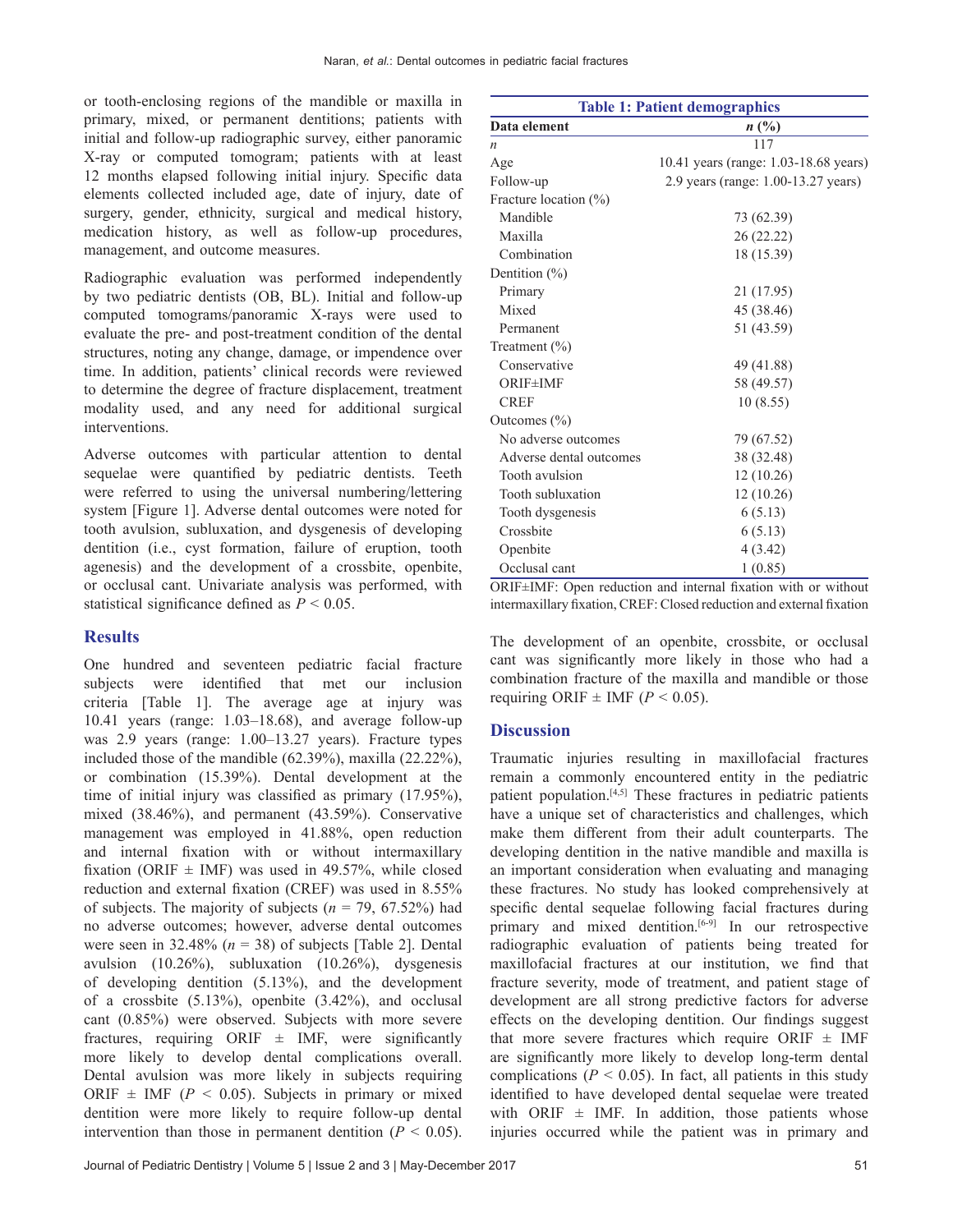

**Figure 1: The universal numbering/lettering system**

| Table 2: Detailed demographics of patients with adverse dental outcomes |                                         |                    |                                                         |                             |      |                                                        |  |  |  |
|-------------------------------------------------------------------------|-----------------------------------------|--------------------|---------------------------------------------------------|-----------------------------|------|--------------------------------------------------------|--|--|--|
|                                                                         | Gender Age at injury Dentition Fracture |                    |                                                         |                             |      | Treatment LOF Dental complication                      |  |  |  |
| Male                                                                    | 8.62                                    | Mixed              | Mandible                                                |                             |      | Conservative 1.54 Subluxation of 23, 24                |  |  |  |
| Male                                                                    | 2.70                                    | Primary            | $Maxilla + mandible ORIF$                               |                             |      | 6.12 Avulsion of K, L, M, S, T; crossbite              |  |  |  |
| Male                                                                    | 16.43                                   | Permanent Maxilla  |                                                         |                             |      | ORIF + IMF $5.18$ Subluxation of 2, 3, 4, 5; crossbite |  |  |  |
| Female                                                                  | 5.75                                    | Primary            | Mandible                                                |                             |      | Conservative $1.52$ Subluxation of E                   |  |  |  |
| Male                                                                    | 5.03                                    | Primary            | Maxilla + mandible Conservative $3.56$ Subluxation of F |                             |      |                                                        |  |  |  |
| Male                                                                    | 9.59                                    | Mixed              | Mandible                                                | Conservative 1.95 Crossbite |      |                                                        |  |  |  |
| Female                                                                  | 7.21                                    | Mixed              | Maxilla + mandible Conservative $4.38$ Avulsion of 22   |                             |      |                                                        |  |  |  |
| Male                                                                    | 15.51                                   |                    | Permanent Maxilla + mandible ORIF                       |                             |      | 1.76 Crossbite                                         |  |  |  |
| Male                                                                    | 7.61                                    | Mixed              | Maxilla + mandible ORIF                                 |                             |      | 4.26 Avulsion of 25; crossbite                         |  |  |  |
| Male                                                                    | 12.65                                   | Mixed              | $Maxilla + mandible$ ORIF                               |                             |      | 3.22 Openbite                                          |  |  |  |
| Female                                                                  | 13.12                                   | Permanent Maxilla  |                                                         | ORIF                        |      | 3.09 Openbite                                          |  |  |  |
| Male                                                                    | 16.49                                   |                    | Permanent Maxilla + mandible ORIF                       |                             |      | 2.33 Subluxation of 10                                 |  |  |  |
| Male                                                                    | 18.68                                   | Permanent Mandible |                                                         | ORIF                        |      | 4.72 Subluxation of 24, 25                             |  |  |  |
| Female                                                                  | 17.07                                   |                    | Permanent Maxilla + mandible ORIF                       |                             |      | 2.26 Openbite                                          |  |  |  |
| Female                                                                  | 2.56                                    | Primary            | Maxilla + mandible Conservative $1.25$ Avulsion of E, F |                             |      |                                                        |  |  |  |
| Male                                                                    | 12.32                                   | Permanent Maxilla  |                                                         | ORIF                        |      | 7.51 Openbite                                          |  |  |  |
| Female                                                                  | 6.66                                    | Mixed              | $Maxilla + mandible ORIF$                               |                             |      | 2.99 Avulsion of J, K                                  |  |  |  |
| Female                                                                  | 2.46                                    | Primary            | Maxilla                                                 | Conservative                |      | 1.04 Subluxation of E, F                               |  |  |  |
| Male                                                                    | 16.76                                   |                    | Permanent Maxilla + mandible CREF                       |                             | 1.06 | Crossbite                                              |  |  |  |